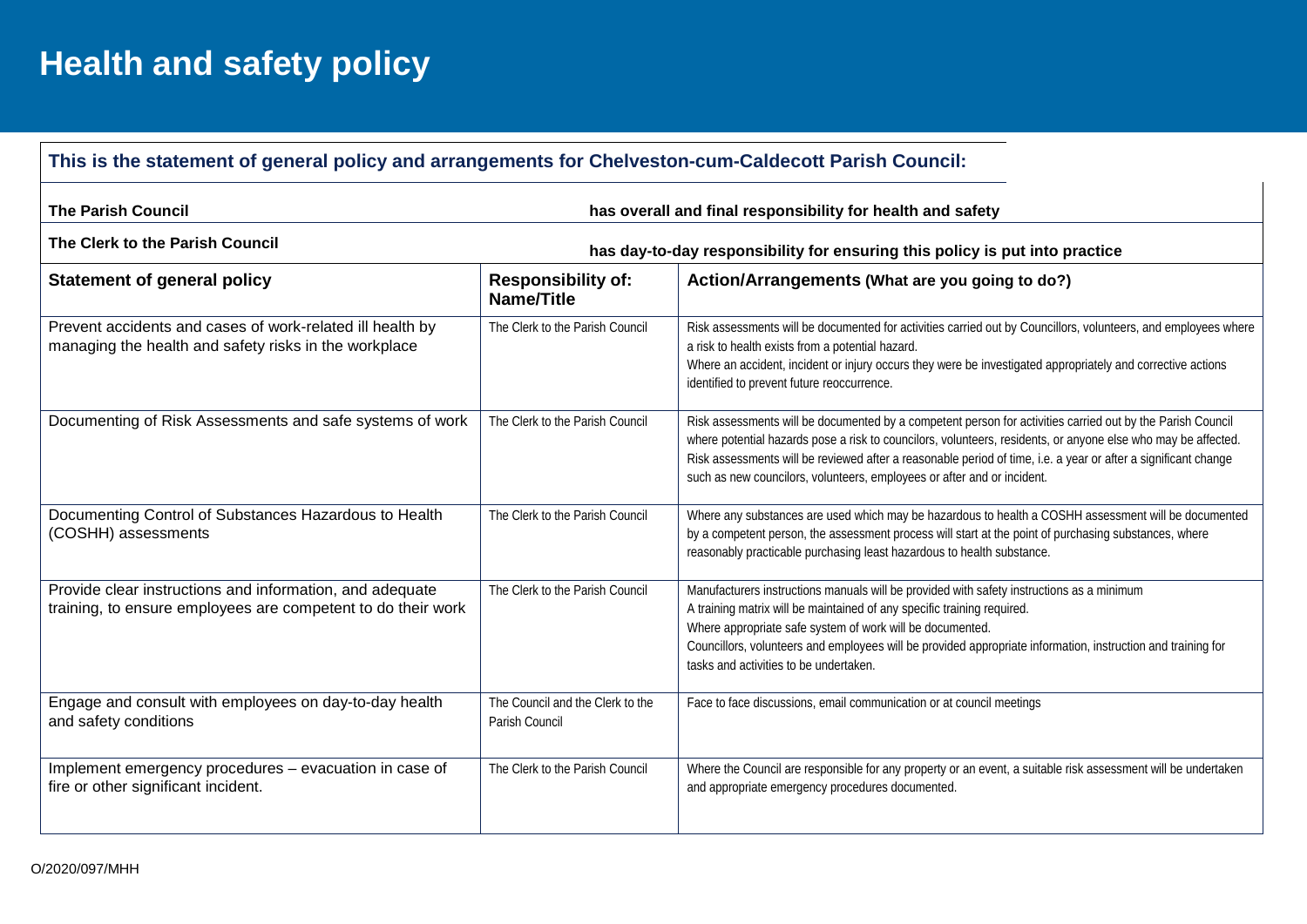| Maintain safe and healthy working conditions, provide and<br>maintain plant, equipment and machinery, and ensure safe<br>storage/use of substances | The Clerk to the Parish Council | Matrix to be maintained of all equipment own by the Council which will identify<br>If PPE use check is required<br>Frequency of servicing or statutory inspection<br>$\bullet$<br>Date next servicing or inspections are due<br>Level of training required<br>$\bullet$<br>Names of authorised operators<br>$\bullet$<br>Any substances used by the Council will be stored and used in accordance with manufacturer's instructions and<br>COSHH assessments.                                                                                                                                                                                                                                                                                                                                                                                                                                                                                       |
|----------------------------------------------------------------------------------------------------------------------------------------------------|---------------------------------|----------------------------------------------------------------------------------------------------------------------------------------------------------------------------------------------------------------------------------------------------------------------------------------------------------------------------------------------------------------------------------------------------------------------------------------------------------------------------------------------------------------------------------------------------------------------------------------------------------------------------------------------------------------------------------------------------------------------------------------------------------------------------------------------------------------------------------------------------------------------------------------------------------------------------------------------------|
| <b>Management of Contractors</b>                                                                                                                   | The Clerk to the Parish Council | When selecting contractors, the Council will:<br>Initially assess the competency of the contractor using a suitable questionnaire<br>Use a competent person to review the contractors risk assessments and method statements<br>(RAMS) asking appropriate questions to confirm competence and ensure so far as reasonable<br>control measures are in place to protect those who may be at risk from any hazards.<br>Obtain copies of certificates, checking in date and appropriate for equipment to be used<br>Obtain copies of public liability insurance certificates<br>Seek confirmation from contractor's insurance broker they are insured for the activities to be<br>undertaken where appropriate.<br>Provide suitable induction for contractors carrying works out on behalf of the parish council<br>Conduct monitoring works are being carried out in accordance with RAMSs, appropriate frequency<br>for the works being carried out. |
| Supply and provision or Personal Protective Equipment<br>(PPE)                                                                                     | The Clerk to the Parish Council | Requirement for PPE will be identified during risk and COSHH assessment process. PPE to be used will be<br>selected to the appropriate British Standard, EN or ISO standard.<br>Where PPE is required to be used by Councilors, volunteers, and employees the Council will provide free of<br>charge.<br>A matrix will be maintained of PPE, as to maintenance, inspection, or testing such as face fit testing required.<br>Appropriate information, instruction and training will be provided on the use, maintenance, and storage of PPE.<br>Contractors will be responsible for ensuring their employees are provided appropriate PPE.                                                                                                                                                                                                                                                                                                         |
| Use of Display Screen Equipment (DSE)                                                                                                              | The Clerk to the Parish Council | Where the use of DSE forms a significant part of a Councillor's, volunteer's, or employee's role, they will be<br>asked to carry out a self-assessment using the HSE DSE self-assessment form.<br>The Parish Council will provide appropriate equipment e.g. docking station, monitor and mouse for laptops<br>supplied by the Council.<br>Appropriate information, instruction and training will be provided on suitable set up for DSE.                                                                                                                                                                                                                                                                                                                                                                                                                                                                                                          |
| Threats of violence                                                                                                                                | The Clerk to the Parish Council | Councilors, employees, and volunteers will be provided information, instruction, and training as what to do in<br>the event of any threats of violence.<br>The Council have documented complaints policy to manage complaints relating to Council or Councillors.                                                                                                                                                                                                                                                                                                                                                                                                                                                                                                                                                                                                                                                                                  |